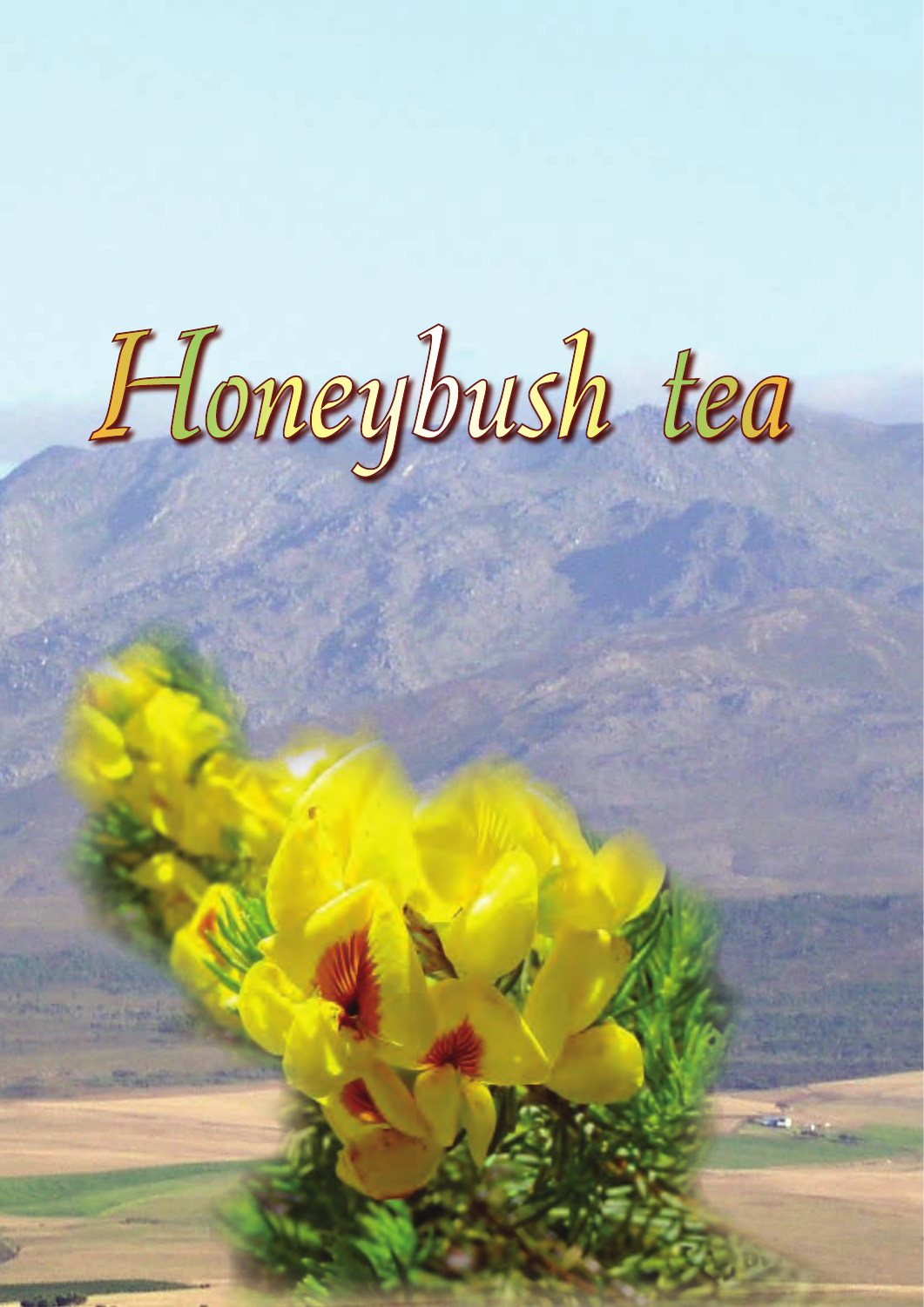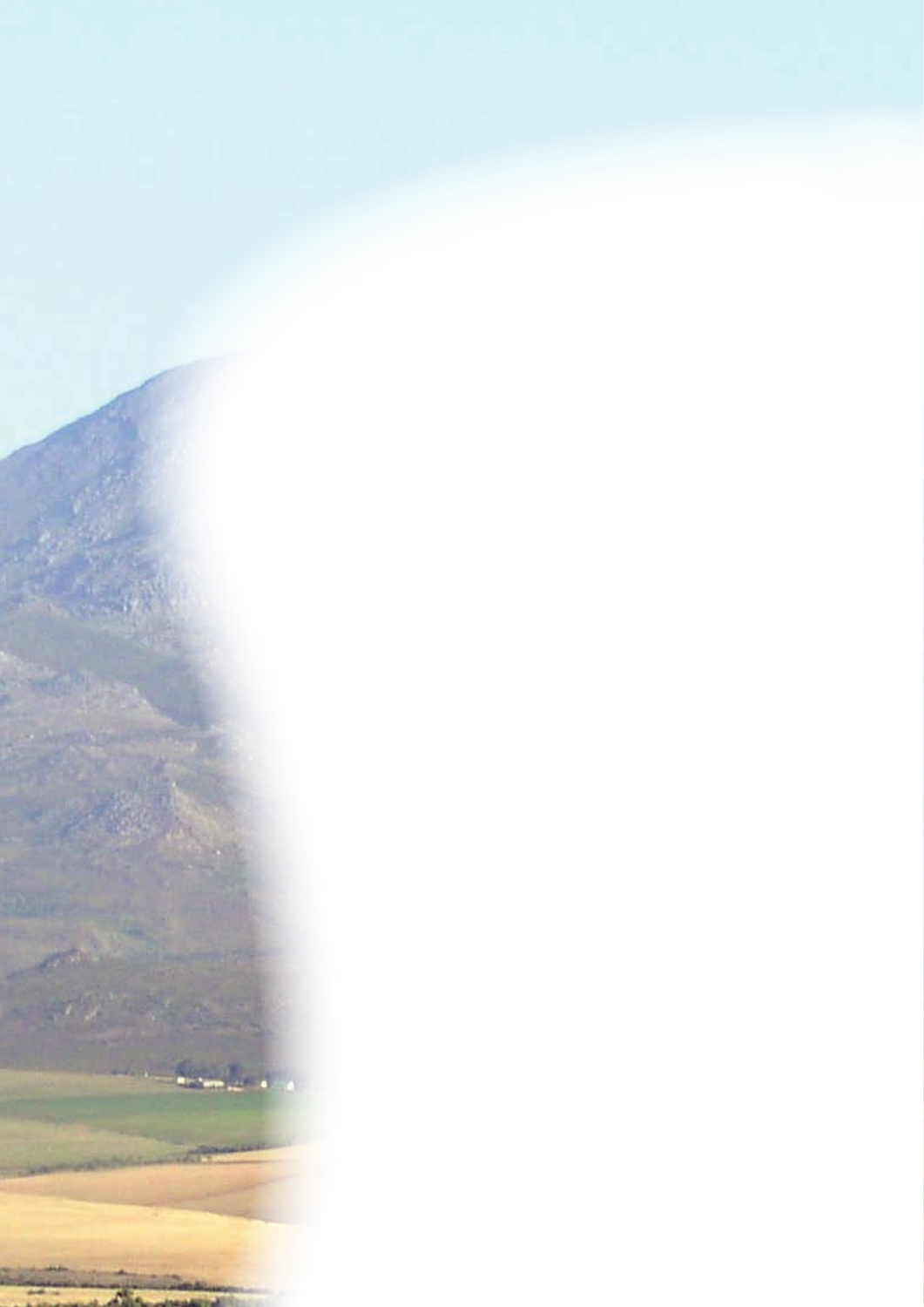

# **Contents**

|  | 4. Empowerment issues and transformation in the sector 5  |  |  |
|--|-----------------------------------------------------------|--|--|
|  |                                                           |  |  |
|  | 6. Swot (strengths, weaknesses, opportunities, threats) 6 |  |  |
|  |                                                           |  |  |
|  |                                                           |  |  |
|  |                                                           |  |  |

 $\mathbf{z}_{\text{max}}$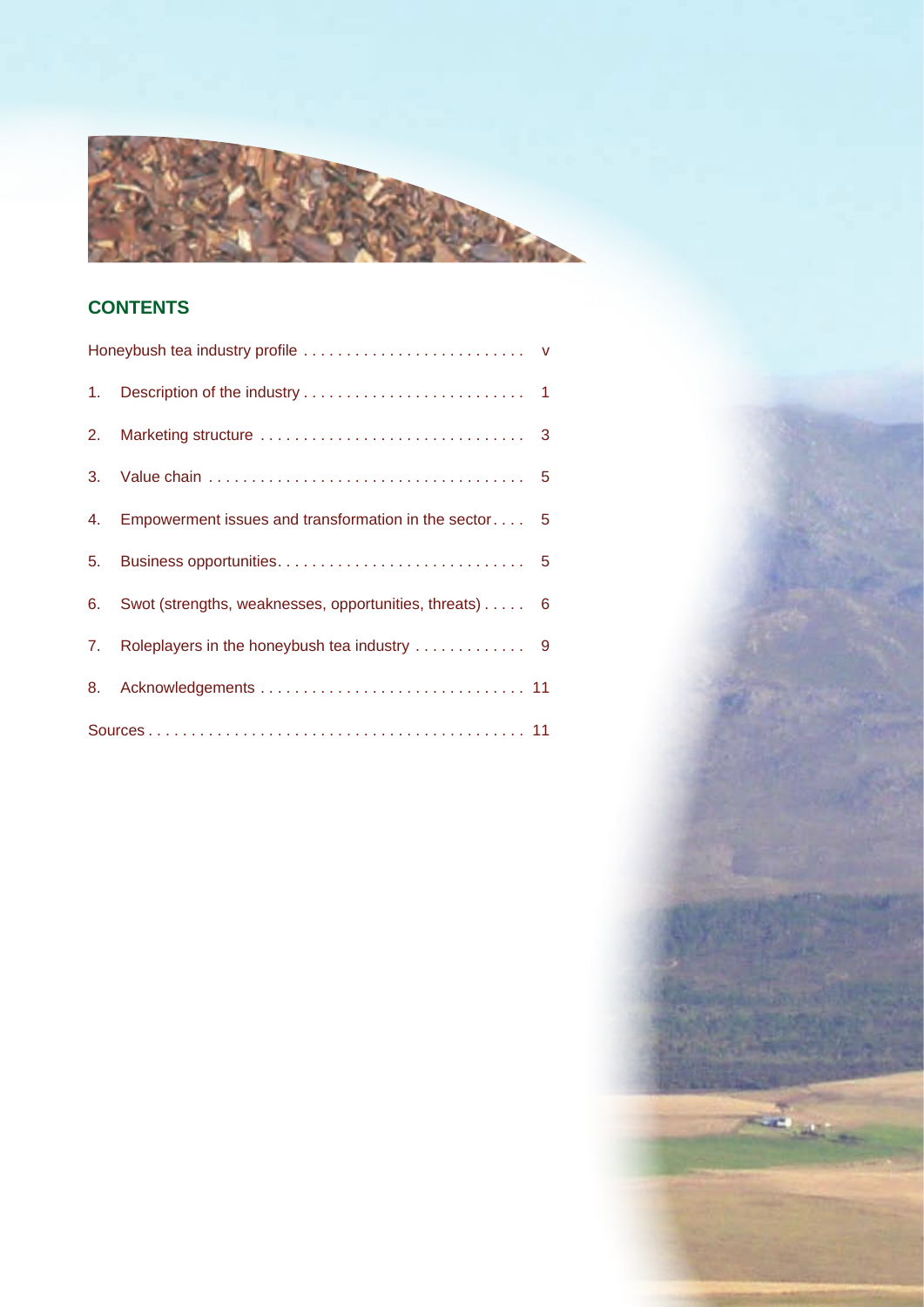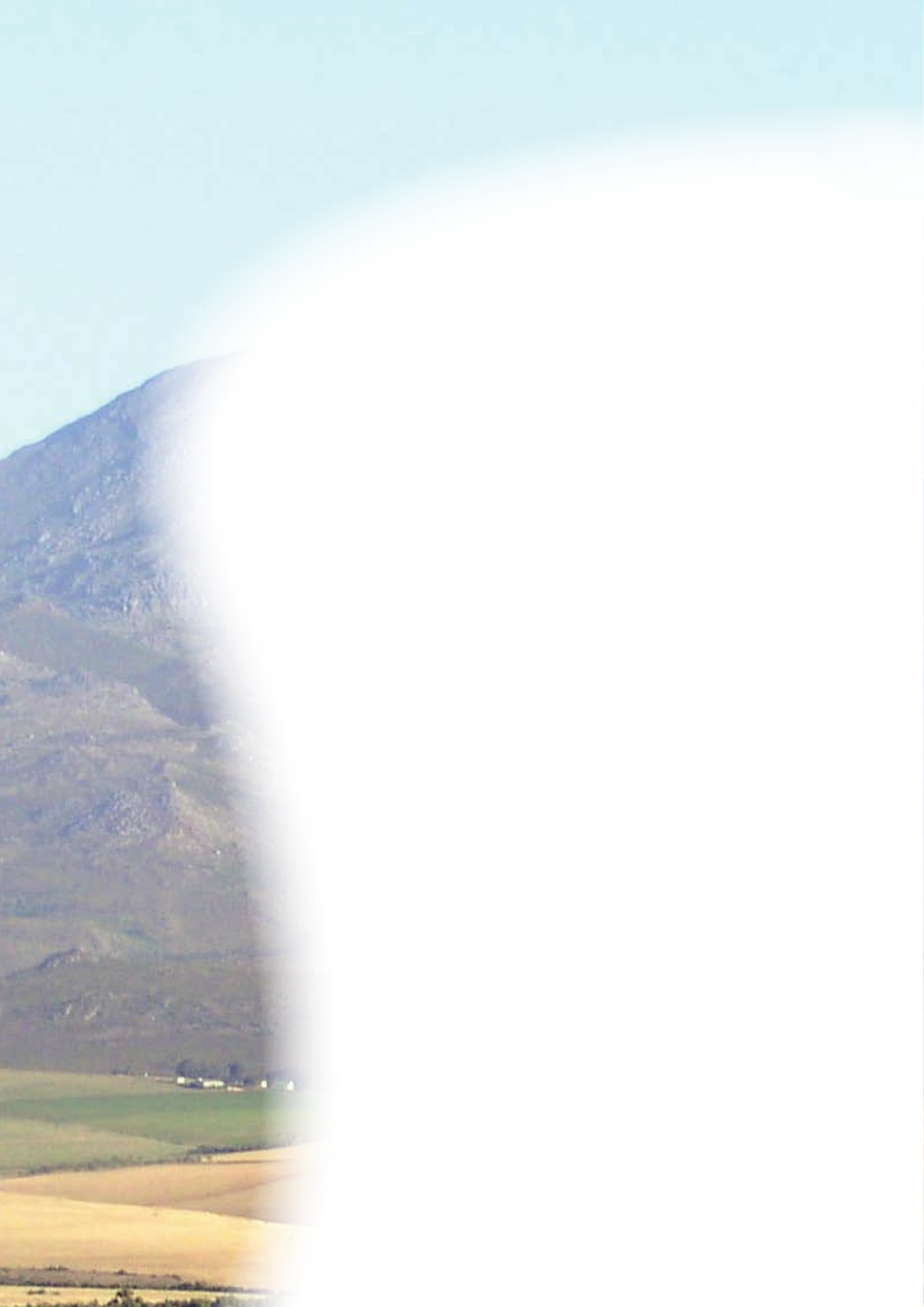

- 3 : Second level processors
- 4 : Tertiary level processors
- NB: Information about the processors' market share, turnover and contribution to employment is not yet available, owing to the fact that the industry is still in its infancy stage.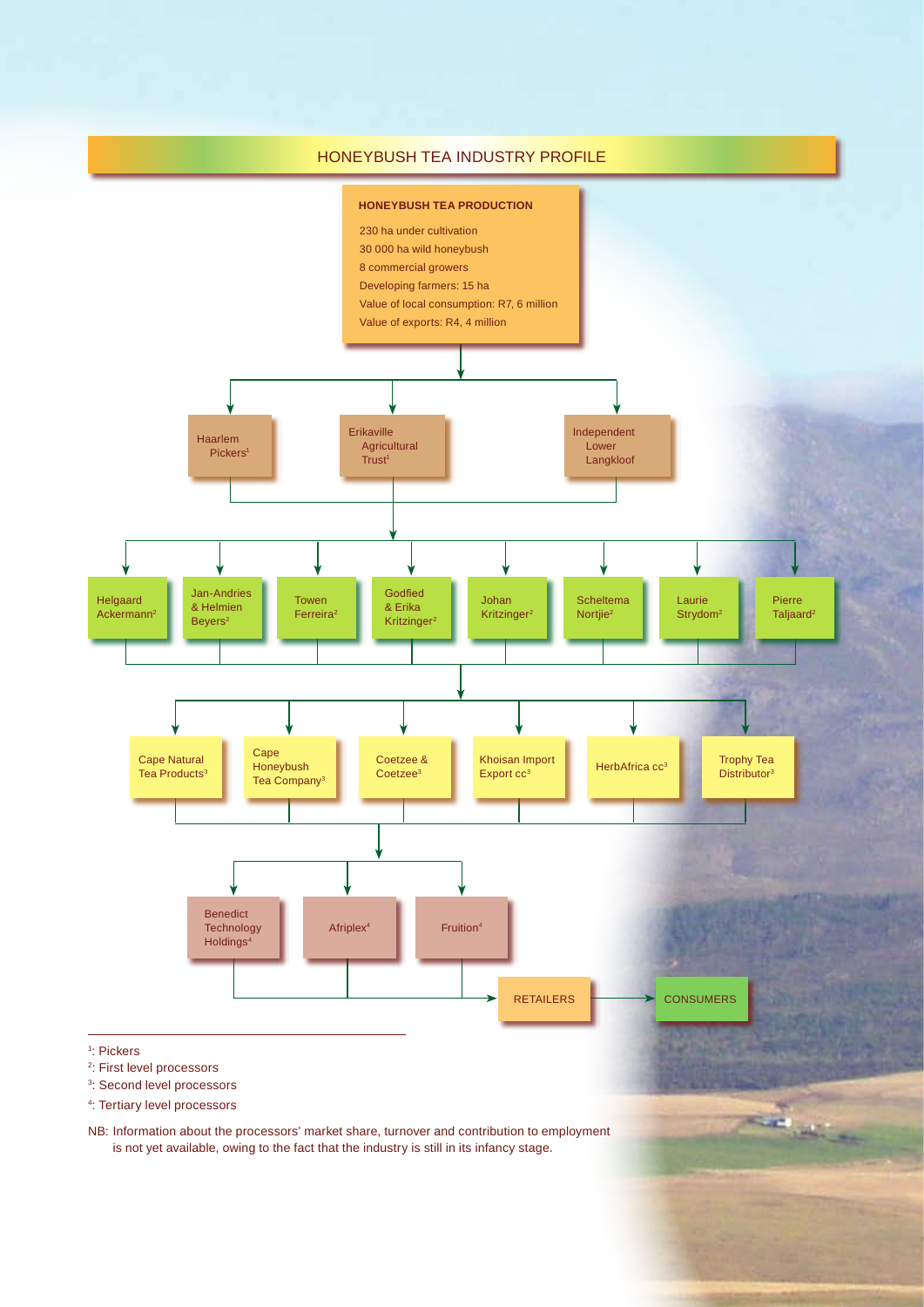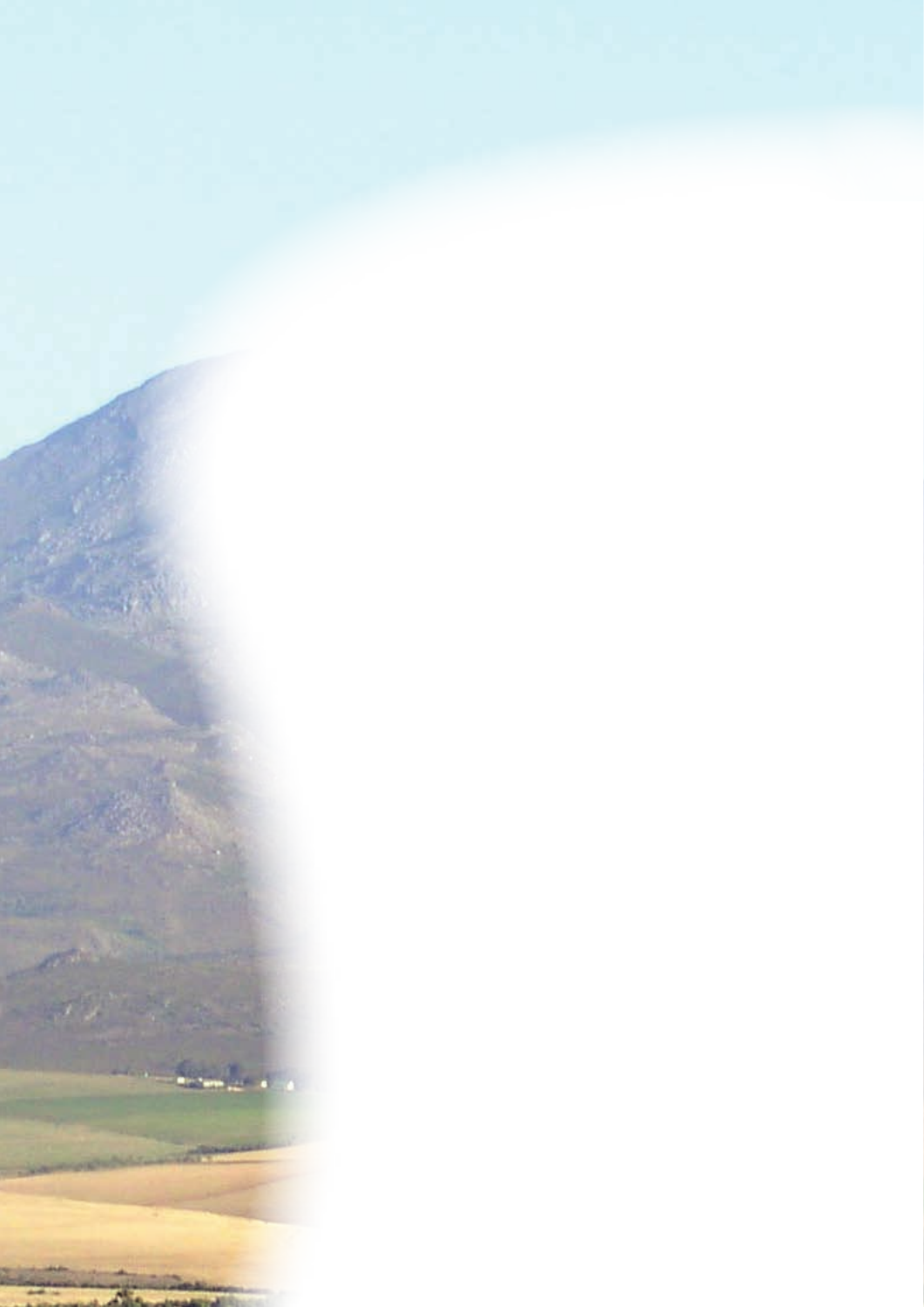# **Commodity profile**



### **1. DESCRIPTION OF THE INDUSTRY**

The Honeybush tea industry has huge potential in the herbal tea category, owing to the fact that it has no competition from other countries. Honeybush tea has unique health benefits and has, on a blind tasting with other teas, favorable response from the public. Furthermore, the Honeybush tea industry has the potential to position the tea within the major food trends as an organic, specialty health product and value added products such as ice-tea, green tea and baby products.

### **1.1 Production areas**

Honeybush tea grows in the wetter Eastern Cape mountains and spreads down along the Langeberg and Swartberg mountains into the Western Cape towards the coast as far as Bredasdorp. It is estimated that there are approximately 30 000 ha of mountainous land, including the Tsitsikamma, Kouga, Baviaans, Langeberg and Swartberg mountain ranges, where wild Honeybush grows sporadically within the greater fynbos biome.

#### **1.2 Production**

There are approximately 230 hectares of honeybush under cultivation; however, generally the tea is harvested from the natural mountainous veld and processed at on-farm processing facilities, currently being accredited with HACCP. Currently the tea is produced on a limited commercial basis. In total, about 221 tons per year is produced and the demand exceeds the supply. This total may be divided into 52 tons packed for local consumption comprising of an approximate value of R7,6 million and 169 tons for export with an approximate bulk loose tea value of R4,4 million.

There are 8 commercial growers of Honeybush tea who contribute 20 % of the annual production. Some of the plantations are managed by the Haarlem and Ericaville communities, who respectively have 10 hectares and 5 hectares under cultivation, and who aim to increase these to 35 hectares and 15 hectares respectively.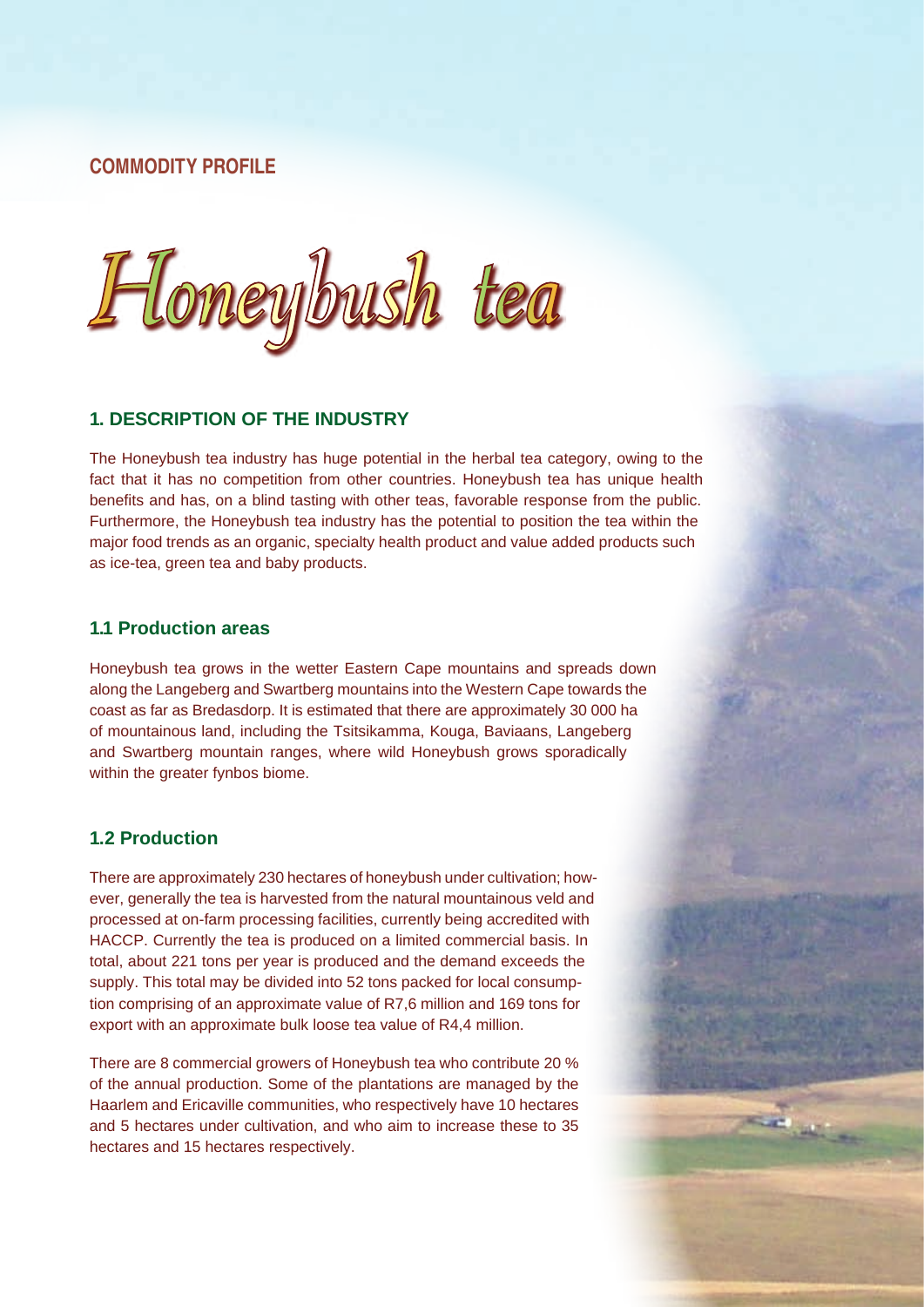

#### **1.3 Employment**

This sector has the potential to double its workforce. It has grown steadily at 20 % over the past five years. It is estimated that there are approximately 150 entrepreneurial workers involved in wild harvesting of Honeybush tea (30 picking teams) and 10 entrepreneurial transporters. Cultivated Honeybush tea employs 100 families in the Ericaville and Haarlem communities and 40 farm workers on commercial farms and 20 women have been given the opportunity to purchase 20 hectares from a commercial farmer, who will assist them to plant Honeybush and purchase their crops.

#### **Table 1. Employment in the Honeybush Tea industry**

| <b>Source of employment</b>        | No of workers |
|------------------------------------|---------------|
| Production                         | 651           |
| <b>Wild harvesting</b>             | 150           |
| First level processors             | 64            |
| Second level processors            | 80            |
| <b>Tertiary level processors</b>   | 80            |
| Retail packing plants              | 105           |
| Distribution, marketing and export | 87            |
| Research                           | 41            |
| <b>Total</b>                       | 1 258         |

*Source: South African Honeybush Tea Association*

Approximately 64 workers are employed at the 8 first level processing facilities, whilst approximately 80 workers are employed at the 4 second level processing facilities that also steam-pasteurise Rooibos tea. Retail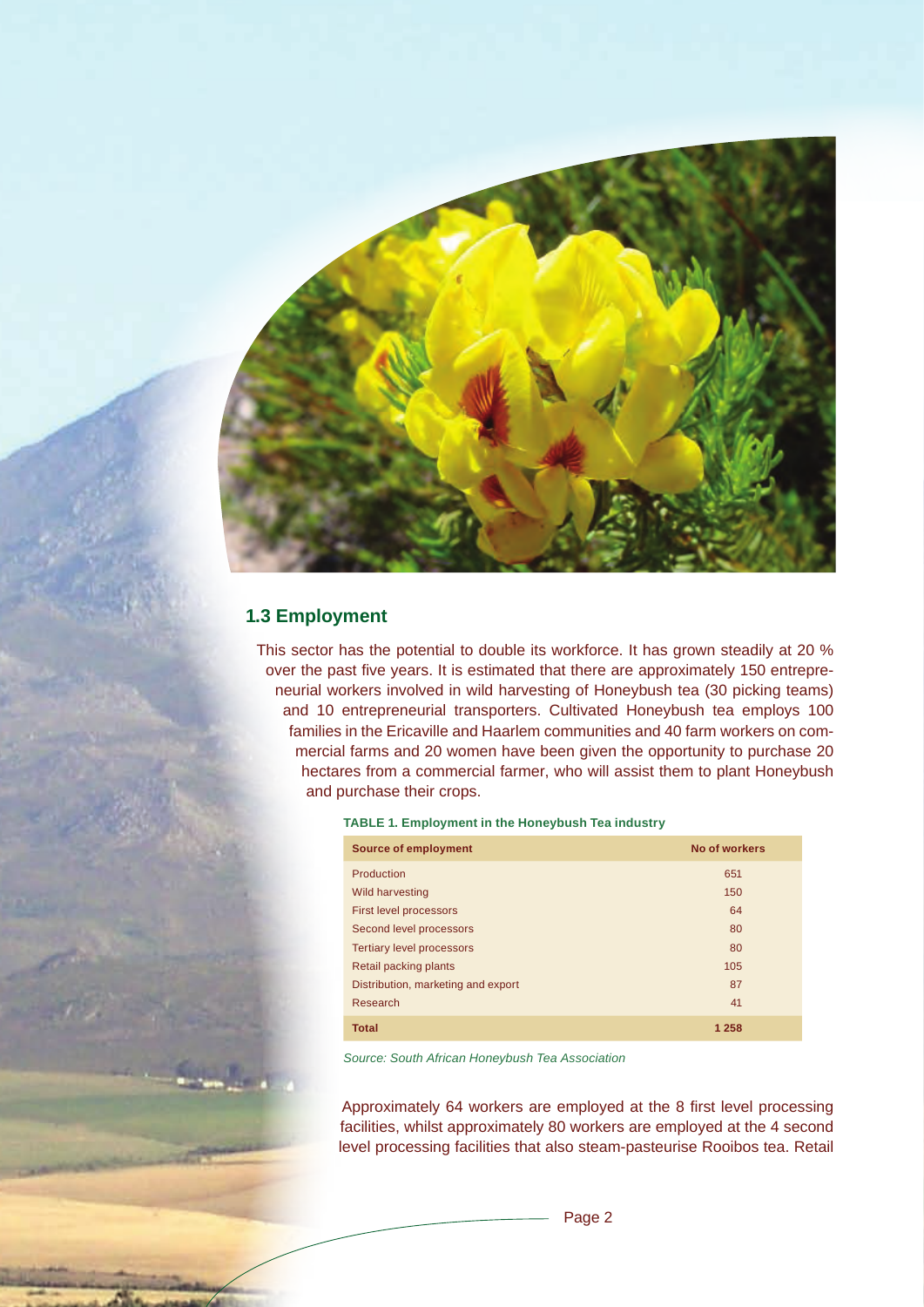packing plants employ a further 105 workers, whilst tertiary level value adding companies employ a further 80 staff. Approximately 651 workers are currently involved in production. A further 87 jobs are created in the areas of distribution, marketing and local and export sales, whilst approximately 41 staff are involved in research throughout the country and at various institutions. It is thus estimated that approximately 780 staff are directly involved in the Honeybush industry.

# **2. MARKET STRUCTURE**

### **2.1 Domestic market**

Approximately 5 brands of packed Honeybush tea and/or blends are distributed nationally in retail outlets by National Brands, Unifoods and Trophy distributors. Big multinational and local companies such as Lipton, Freshpak and Five Roses have launched Honeybush under their own brand name. Other smaller brands are distributed to farm stalls and local Spar supermarkets. Spar and Woolworths are the first supermarket chains to launch their in-house Honeybush brands. Local sales have increased steadily from approximately 5 tons in 2001, 10 tons in 2002 to 52 tons in 2003.

# **2.2 Exports**

There are 15 tea brokers who export Rooibos and Honeybush teas and 4 retail product brokers who include packed Honeybush tea as part of a basket of other products exported. There are also 3 Honeybush processors who export directly in bulk and value adding processors who export directly in bulk. Other industry export and investment facilitators are Wesgrow, TISA and the WC Department of Economic Affairs and Tourism. Future customers of Honeybush tea are UK, Japan, Germany and Switzerland, where health drinks are particularly sought after.



**FIG. 1. Honeybush tea exports** *Source: Perishable products Export Control Board*

Page 3

and an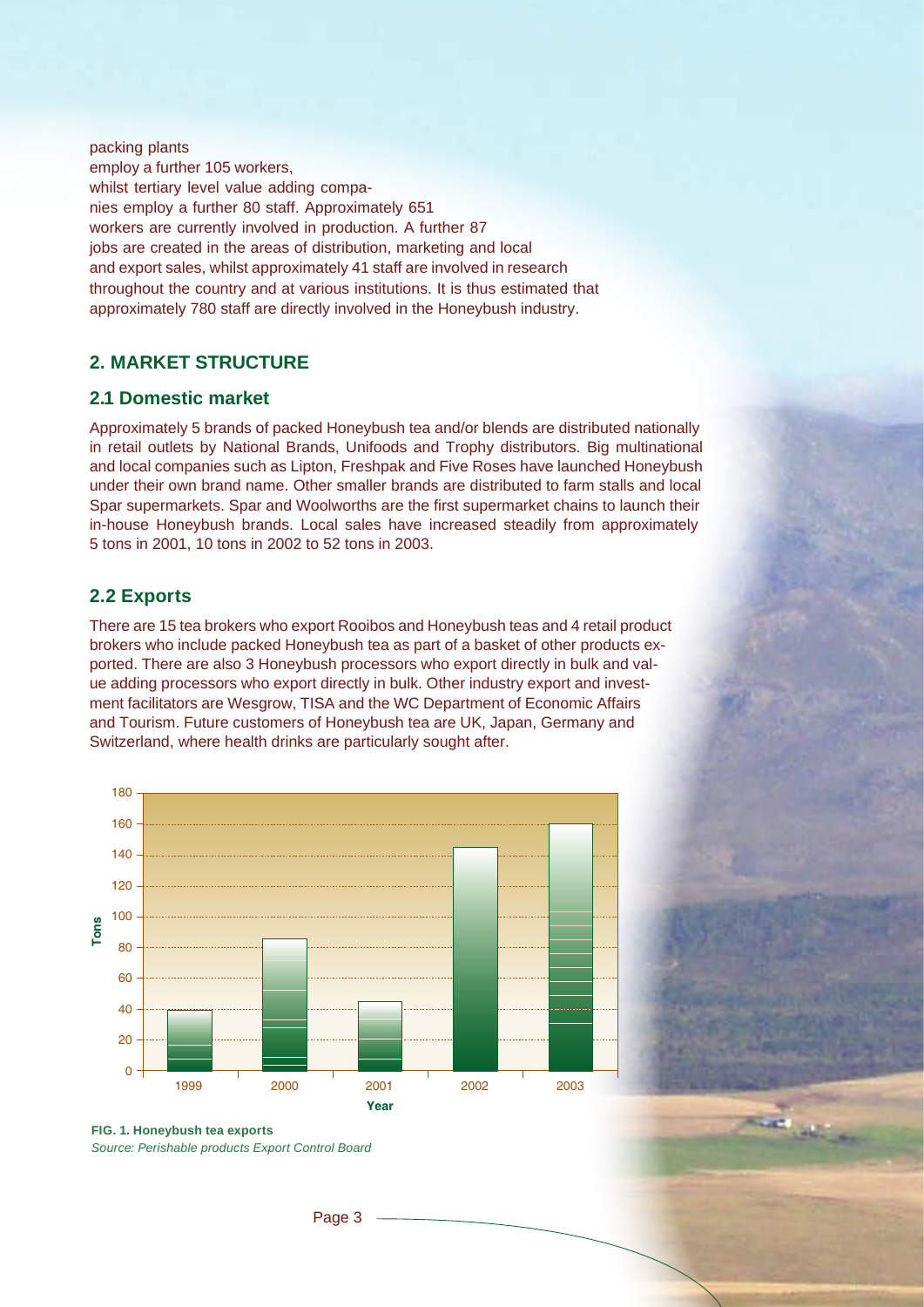Exports of Honeybush tea have increased dramatically from 2002 onwards, mainly due to the increased international demand for Honeybush tea.

#### **2.3 Processing**

Most harvesting and first level processing occurs on farms within the producing areas with the exception of one on-farm processor in Riversdale. The second- and tertiary level processing and marketing occurs in Port Elizabeth, Mosselbay and Cape Town. There are 8 on-farm honeybush processors who chop and oxidize the green unfermented honeybush tea into red brown tea; four second level processors who steam pasteurise tea, do sieving and dust extraction; seven third level processors involved in retail contracting and in-house packing. Tertiary level value adding (8) are involved in production of instant teas, cool method green tea processing, pharmaceutical extracts, novel product development such as ice teas, cosmetica, liqueurs, chocolates, liquid concentrates, and Honeybush blends with other indigenous plants.

#### **2.4 Industry organisation**

Depicted in Figure 2 below is the number of firms, industry associations, levels of concentration in production, marketing and distribution, level of organisation and cooperation in the Honeybush tea industry:



Page 4

**FIG. 2. Honeybush industry organisation**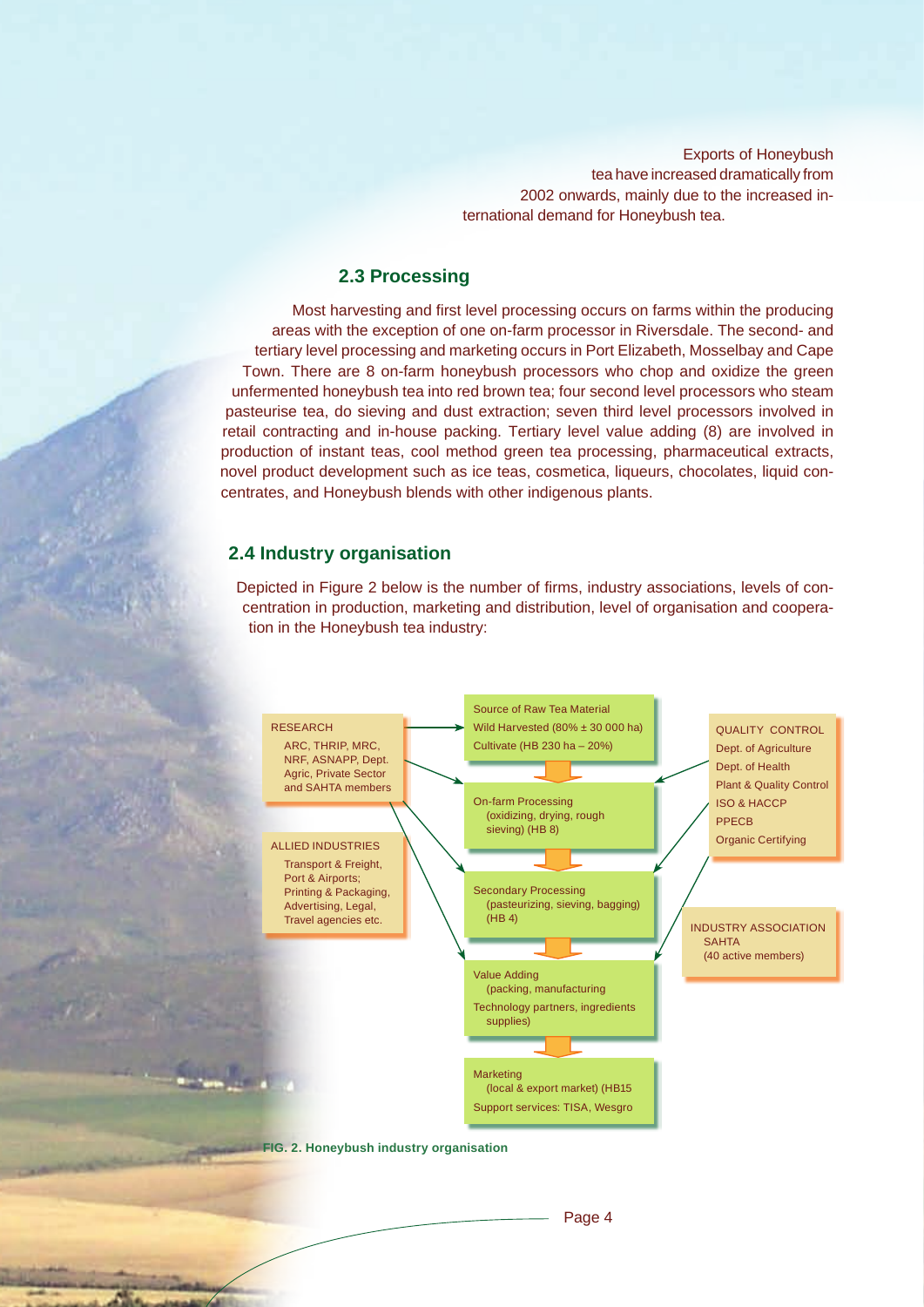

### **4. EMPOWERMENT ISSUES AND TRANSFORMATION IN THE SECTOR**

There is a great potential for share equity schemes and small farmer development in Honeybush production. Land transfers on existing commercial farms provide a viable equity opportunity for historically disadvantaged people. Presently, one commercial farmer in the Honeybush industry has created the "Mooi Uitsig Trust", an empowerment programme where female workers are able to purchase land on his farm at a nominal rate with land subsidy grants of R20 000 per individual. The new landowners are able to continue their present employment, while setting up their Honeybush tea plantations, with the farmer's assistance in land preparations.

In addition, community based cultivation projects, such as the Haarlem and Ericaville communities need low capital input to develop Honeybush as a cash crop. The land is leased from the local municipality or purchased with land grants and community members are currently being assisted by NGOs such as ASNAPP (Agribusiness in Sustainable Natural African Plant Products) and the Western Cape's Department of Economic Affairs and Tourism.

# **5. BUSINESS OPPORTUNITIES**

The low set-up costs per hectare and Honeybush tea's suitability for plantation on marginalised mountainous and low rainfall land such as the Langeberg Mountains and the little Karoo makes the Honeybush tea an ideal crop for black economic- and women-empowerment agricultural programme. The wild reserves also provide entrepreneurial opportunities for pickers.

the con-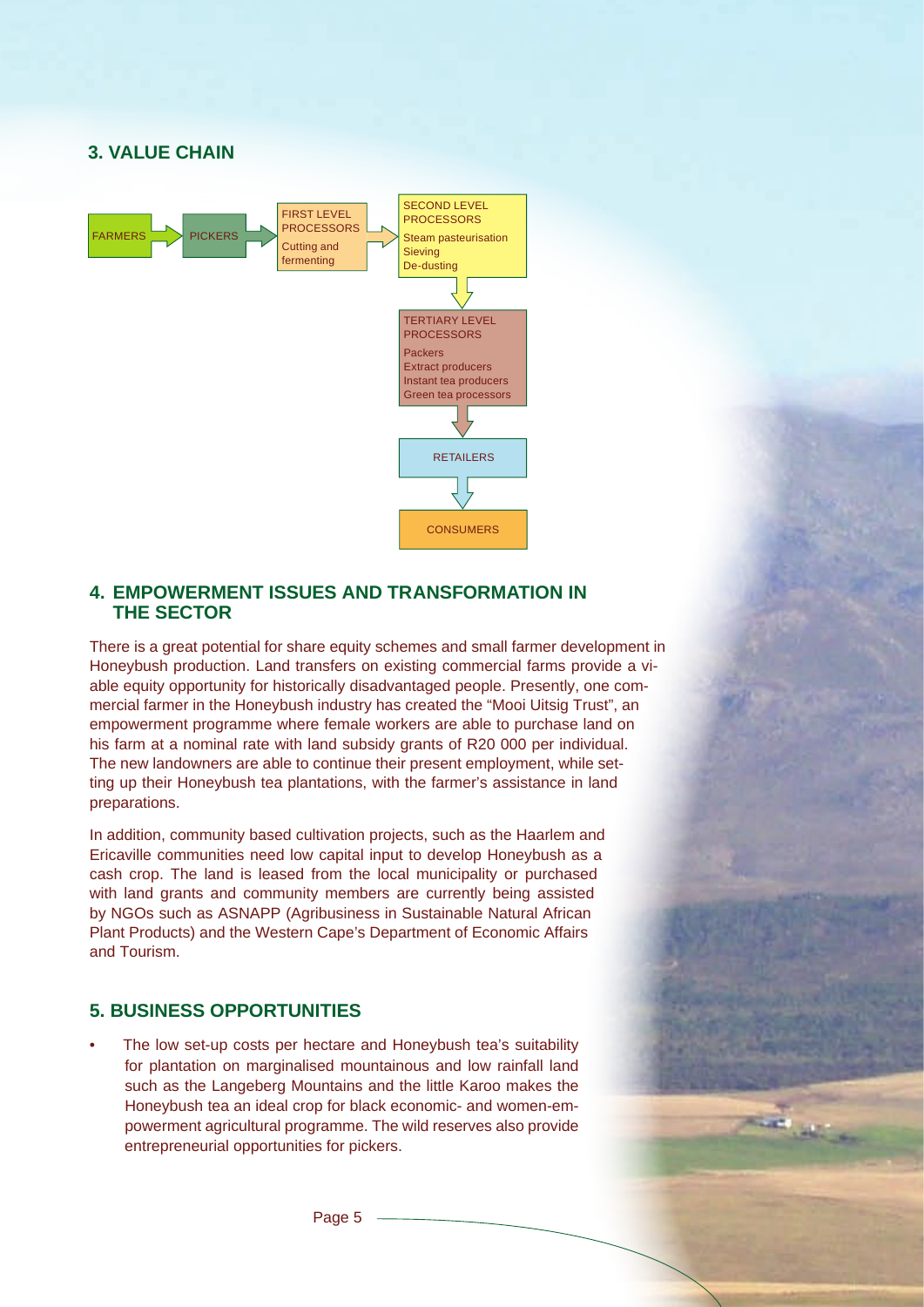• Although the increased international demand for Honeybush tea is a positive sign of the indigenous tea industry's future prospects, it should be noted that more than 90 % of Honeybush tea traded internationally is sold in bulk, as opposed to retail packaging. International buyers pack the tea themselves, develop their own brand names and trademarks, and this enables them to make more money from a unique South African product than the country itself. Exporters cannot simply stop selling bulk Honeybush tea, but they could add more value by developing a variety of products that will meet the demands and preference of both the buyers and their consumers.

### **6. SWOT (Strengths, weaknesses, opportunities, threats)**

#### **Strengths**

- Only source of raw material worldwide.
- Novelty in foreign markets.
	- The set-up and maintenance costs per hectare are relatively low.
	- Sufficient agricultural land is available for expansion purposes.
		- Good relationships exist between the historically disadvantaged pickers, cul tivators and processors.
			- SAHTA (South African Honeybush Tea Association) has been established and running for the past six years to champion the course of the industry as a whole.
				- The tea is caffeine free, low tannin and has some anecdotal culturally known health benefits.
				- The industry has innovated technology in the processing, refining and value-adding of Honeybush tea.
				- The Honeybush tea industry can benefit from the advances in technology made in the Rooibos industry, including gree Honeybush, instant Honeybush and other Honeybush products such as liqueurs and chocolates.
				- The tea is also suitable for babies (current value-added trend).
				- The tea is also seen as a functional food and is part of a growing herbal tea sector and health market (current value-added trend).
				- The tea blends well with fruit juices and other indigenous herbs.
				- Good media and marketing opportunities exist in both the domestic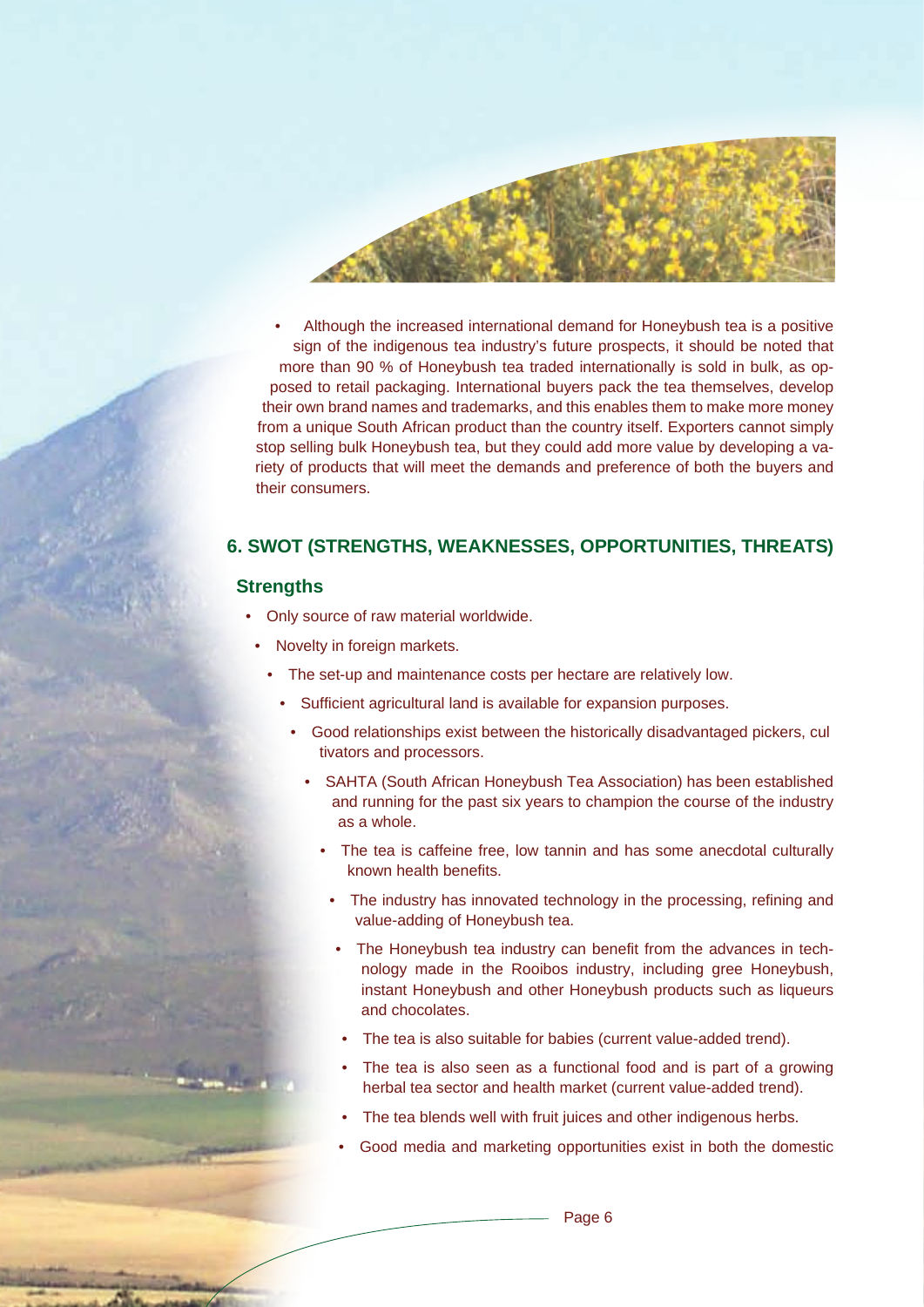and international market through press releases on the fact that the tea is labour intensive to harvest, grows in remote mountainous regions, benefits historically disadvantaged entrepreneurs and has no known negative attributes.

- Fair Trade is already marketing the tea in the European Union.
- The industry has experience in and control mechanisms in place for exports (PPECB and DoA).

#### **Weaknesses**

- Wild reserves are under pressure and there may be a resultant loss of these wild reserves.
- Small scale and commercial farmers compete with wild tea suppliers and can sometimes not sell their crops, or are too far from processing facilities.
- There is a shortage of expertise for setting up and managing plantations.
- Community projects lack the resources, capital and skills to do end product value added marketing.
- Community members lack transport and access to communication facilities to facilitate their involvement with SAHTA.
- The industry is perceived as too small by funding institutions such as the Innovation Fund and precluded from accessing funds.
- There are no pasteurisation and refining and tertiary value adding facilities in the Langkloof-the the tea is therefore, costly to transport 600 km to Cape Town.
- Some on-farm processing plants still need to be registered with the HAC-CP.
- Capital investment needs to be made to develop large scale commercial plantings.
- Importers demand bulk product and disallow value-adding in South Africa (big multinationals protecting their market share and processing operations).
- No international generic marketing campaign has been embarked upon and, the following issues are key:
	- Honeybush has no secured market position and share as a stand alone product.
	- No common information exists on different markets or market segments.

the con-

- Little knowledge about labeling requirements.
- Less than container loads are very expensive.
- Lack of marketing experience and support abroad.
- The public is not aware of Honeybush tea.

Page 7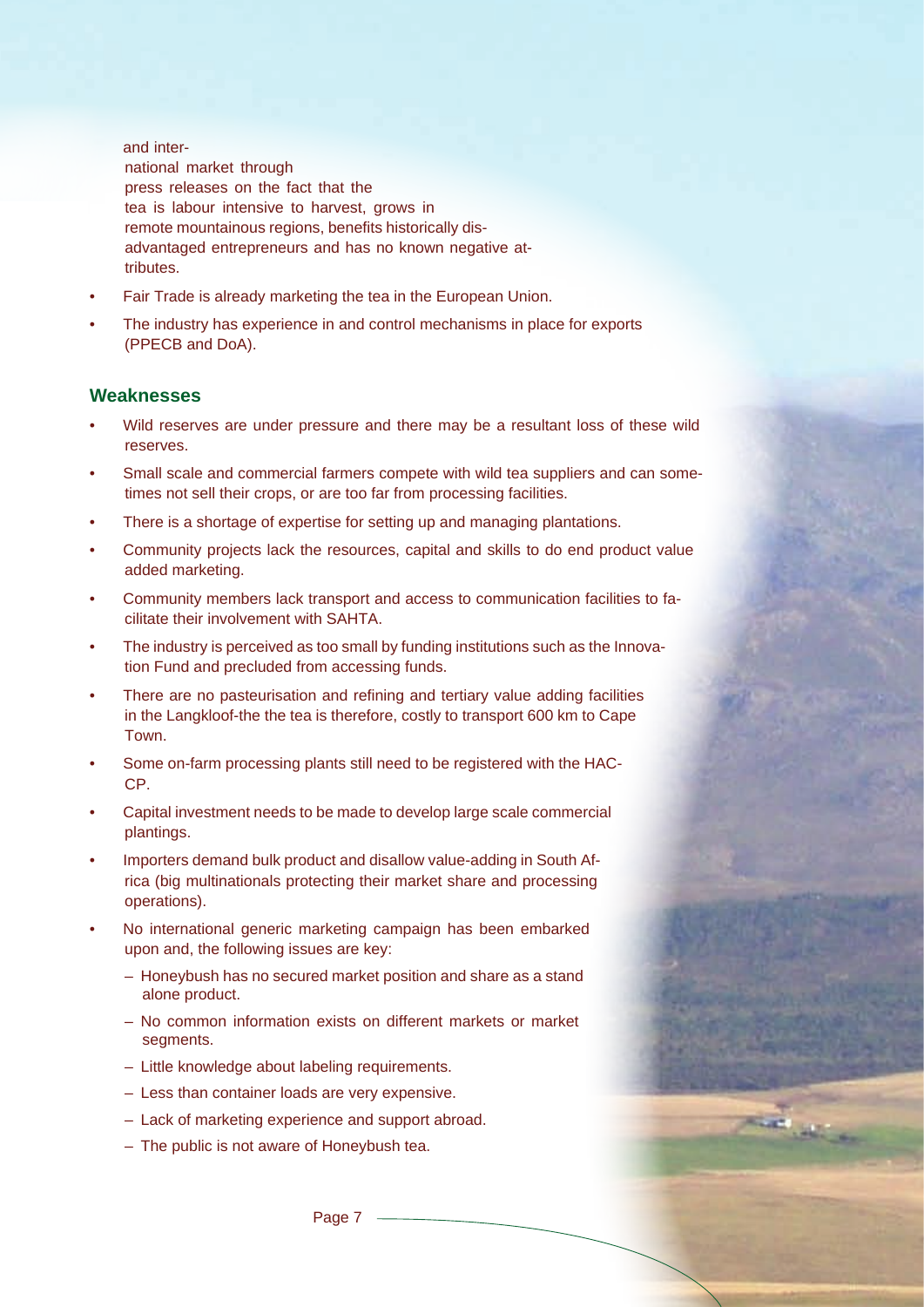

### **Opportunities**

- There are possibilities of growing foreign markets through a generic marketing campaign.
- Protected designation of Product of Origin (PDO) and Protected Geographic Indication (PGI) registration.
- Increased number of bilateral free trade agreements.
- Local market sales can be increased thereby sustaining growth without currency fluctutions.
	- Packing plant and export via Port Elizabeth makes the tea more price competitive.
	- Demand exists for new value-added products such as Honeybush green tea, ice tea, cosmetics, neutraceutical products and medicinal extracts for specific medicinal indications.
		- Financing exists for both commercial and small scale farming, e.g. from the Land Bank's Micro-lending facility.

#### **Threats**

- International markets resist value adding in South Africa.
	- Loyalty of supply to marketers is fickle.
	- Industry lacks cohesion on pricing structure, which leads to frustration with overseas buyers.
	- Depletion of wild reserves.
	- The variable quality of tea sold can harm the consumer's perception of the tea, e.g. poor colour draw can create the perception that the tea is weak.
	- Honeybush name has been trademarked in Japan, and this could impact on foreign earnings.
	- The proposed tax on farmland can have an impact on land values, profitability and creditworthiness of farming operations.

Page 8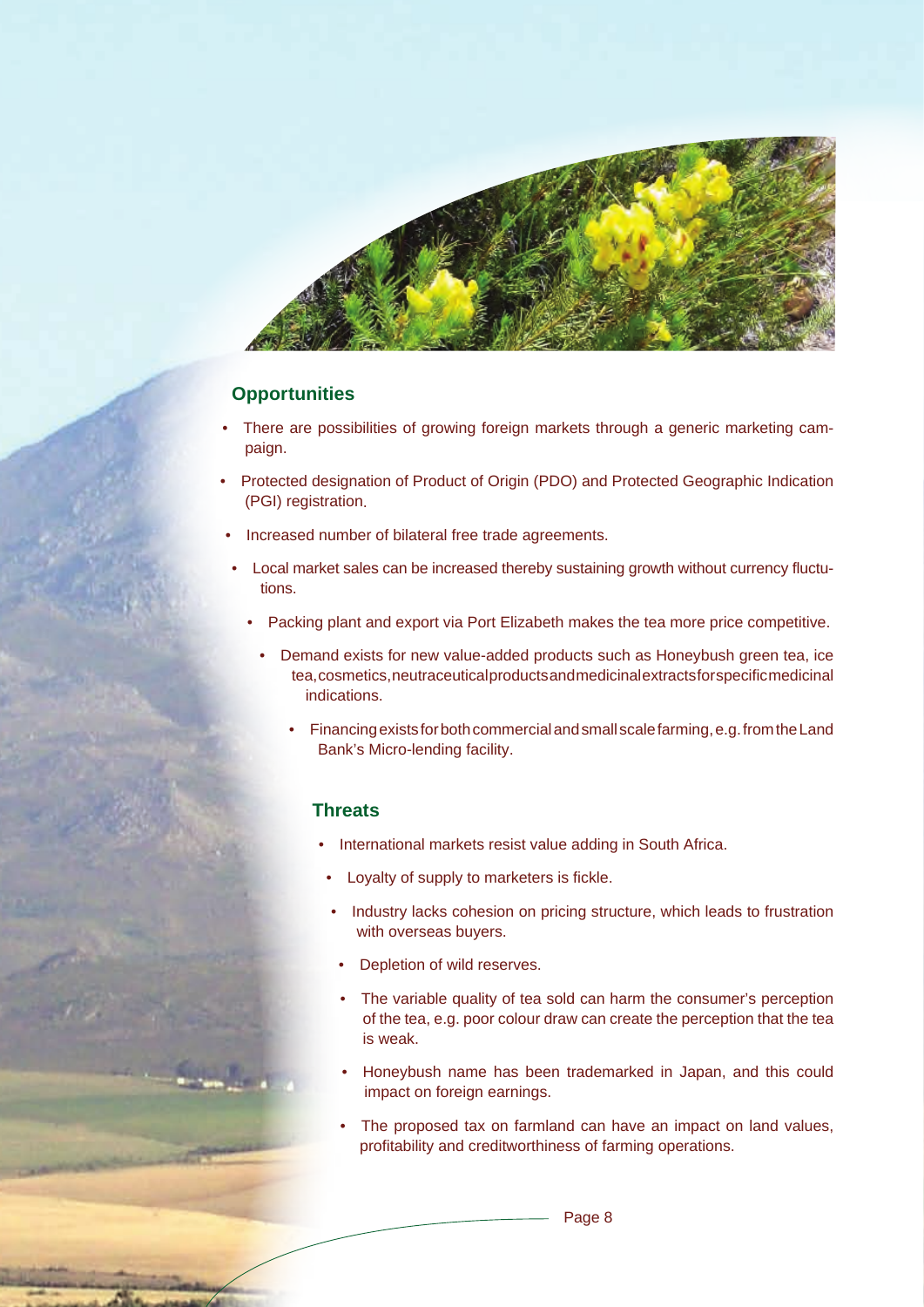

### **7. ROLEPLAYERS IN THE HONEYBUSH TEA INDUSTRY**

# **7.1 Pickers**

*7.1.1 Haarlem Pickers*

Tel: 082 802 4822

*7.1.2 Erikaville Agricultural Trust*

Tel: (044) 385 0354

*7.1.3 Independent Lower Langkloof Pickers*

Tel: ????????????

### **7.2 First level processors**

### *7.2.1 Helgaard Ackermann*

P.O. Box 113 Humansdorp 6300 Tel: (042) 295 1513

*7.2.2 Jan-Andries & Helmien Beyers*

P.O. Box 46 **Herold** 6615 Tel: (044) 888 1733

*7.2.3 Towen Ferreira* P.O. Box 115 **Joubertina** 6410 Tel: (042) 273 2218

*7.2.4 Godfied & Erika Kritzinger*

PO Box 26 **Misqund** 6440 Tel: (042) 275 1601

#### *7.2.5 Johan Kritzinger*

P.O. Box 90 Louterwater 6435 Tel: (042) 275 1784

#### *7.2.6 Scheltema Nortjie*

P.O. Box 30 Kareedouw 6400 Tel: (042) 288 0203

### *7.2.7 Laurie Strydom*

 $\omega_{\rm{esc}}$ 

P.O. Box 579 Riversdal 6670 Tel: (028) 713 2987

Page 9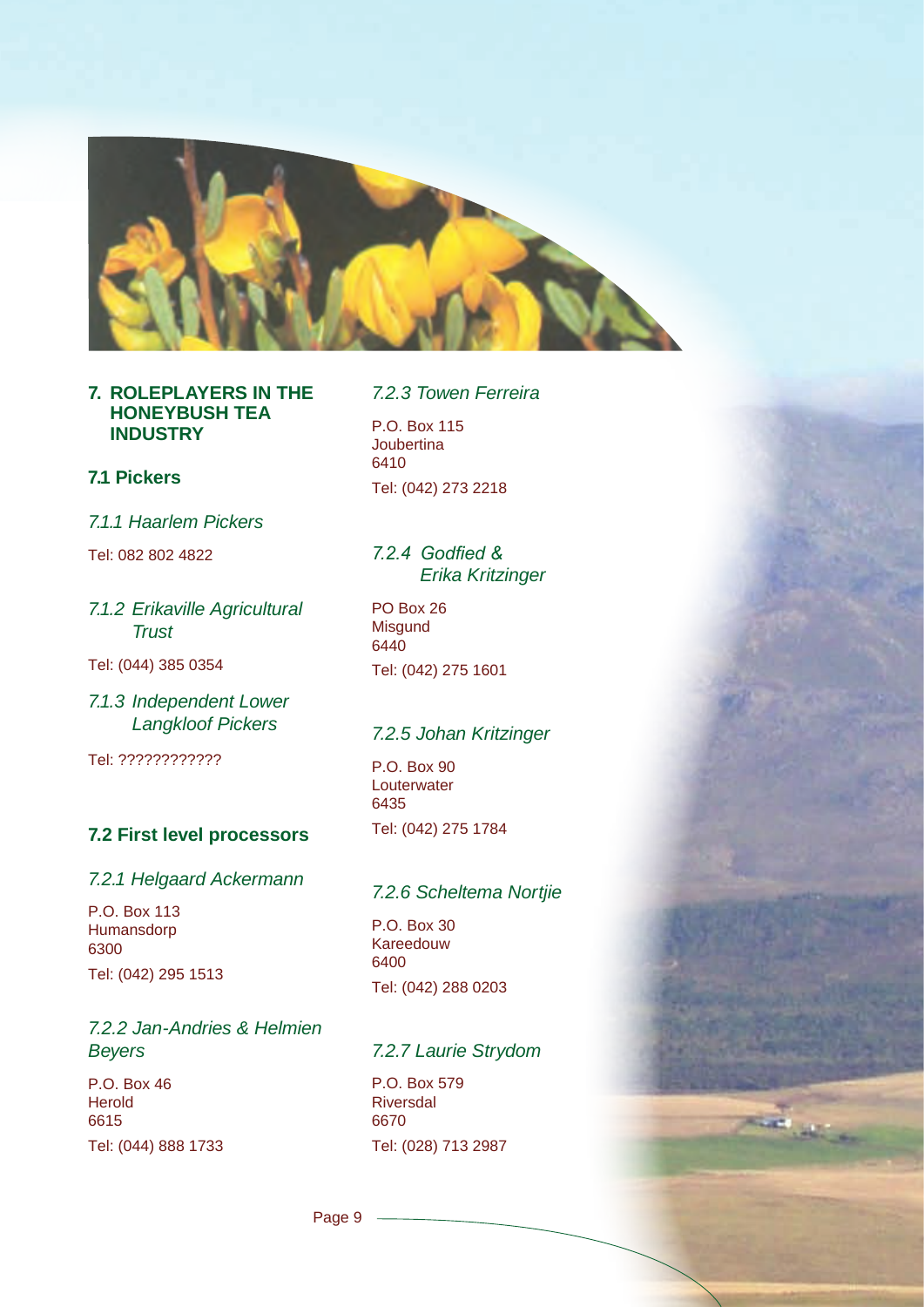

### *7.2.8 Pierre Taljaard*

Cape Honeybush Tea P.O. Box 1988 **Mosselbay** 6500 Tel: (044) 697 7070

# **7.3 Second level processors**

*7.3.1 Cape Natural Tea Products*

#### Contact: Dawie de Villiers

Tel: (021) 951 3132 E-mail: capenat@new.co.za<br>Web: www.rooibostea.co.z www.rooibostea.co.za

### *7.3.2 Cape Honeybush Tea Company*

Tel: (044) 697 7070 E-mail: carol@capehoneybushtea.co.za<br>Web: www.capehoneybushtea.co.za www.capehoneybushtea.co.za

### *7.3.3 Coetzee & Coetzee*

Contact: Neill Coetzee Tel: (021) 905 1318 E-mail: info@coetzeeltd.co.za<br>Web: www.coetzeeltd.co.za www.coetzeeltd.co.za

# *7.3.4 HerbAfrica cc*

Contact: Astrid Moehrke P.O. Box 35 Muizenburg 7950 Tel: (021) 788 6654 E-mail: honeybush@mweb.co.za Web: www.HerbAfrica.com

# *7.3.5 Khoisan Import Export cc*

Contact: Peter Schulke P.O. Box 32210 Camps Bay 8040 Tel: (021) 421 3444<br>E-mail: agultrad@iafrica agultrad@iafrica.com

#### *7.3.6 Trophy Tea Distributors*

Contact: Louis van Coppenhagen P.O. Box 32 Robertson 6705 Tel: (023) 626 4024

### **7.4 Tertiary level processors**

*7.4.1 Benedict Technology Holdings*

Contact: Schalk de Beer Tel: (021) 882 9300<br>E-mail: schalk@benedic schalk@benedict-tech.co.za

#### *7.4.2 Afriplex*

Contact: Riaan van Breda P.O. Box 3186 Paarl 7620 Tel: (021) 872 4976

#### *7.4.3 Fruition*

Contact: Grant Momple P.O. Box 505 **Wellington** 7650 Tel: (021) 873 3101 E-mail: grant@fruition.co.za<br>Web: www.fruition.co.za Web: www.fruition.co.za